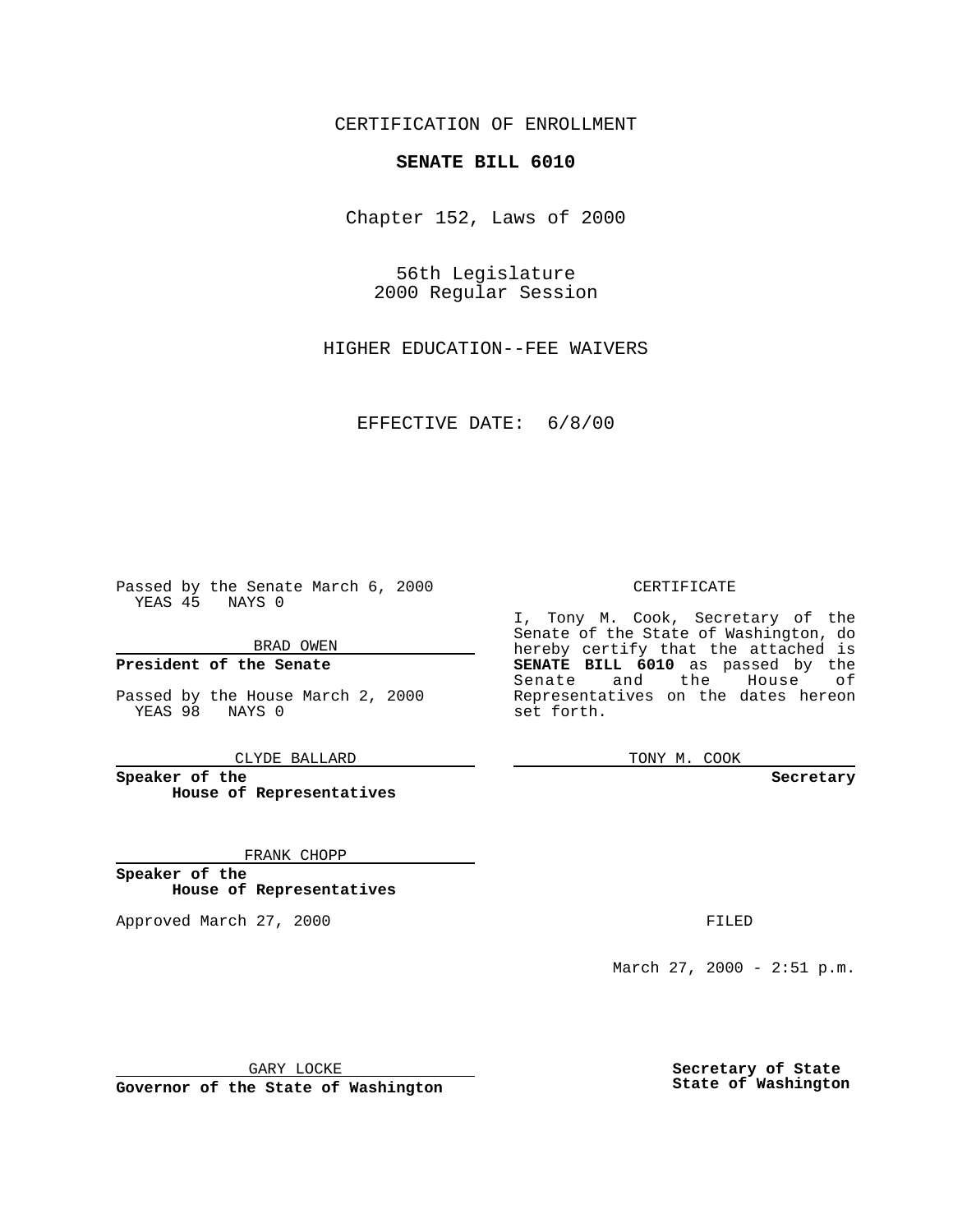# **SENATE BILL 6010** \_\_\_\_\_\_\_\_\_\_\_\_\_\_\_\_\_\_\_\_\_\_\_\_\_\_\_\_\_\_\_\_\_\_\_\_\_\_\_\_\_\_\_\_\_\_\_

\_\_\_\_\_\_\_\_\_\_\_\_\_\_\_\_\_\_\_\_\_\_\_\_\_\_\_\_\_\_\_\_\_\_\_\_\_\_\_\_\_\_\_\_\_\_\_

### AS AMENDED BY THE HOUSE

Passed Legislature - 2000 Regular Session

**State of Washington 56th Legislature 1999 Regular Session By** Senators West, Jacobsen and Sheahan Read first time 02/22/1999. Referred to Committee on Higher Education.

 AN ACT Relating to operating fee waivers; amending RCW 28B.15.066 and 28B.15.910; and adding a new section to chapter 28B.15 RCW.

BE IT ENACTED BY THE LEGISLATURE OF THE STATE OF WASHINGTON:

 NEW SECTION. **Sec. 1.** A new section is added to chapter 28B.15 RCW to read as follows:

 In addition to waivers granted under the authority of RCW 28B.15.910, the governing boards of the state universities, the regional universities, The Evergreen State College, and the community colleges, subject to state board policy, may waive all or a portion of the operating fees for any student. There shall be no state general fund support for waivers granted under this section.

 By January 31st of each odd-numbered year, the institutions of higher education shall prepare a report of the costs and benefits of waivers granted under this act and shall transmit copies of their report to the appropriate policy and fiscal committees of the legislature.

 **Sec. 2.** RCW 28B.15.066 and 1999 c 309 s 932 are each amended to read as follows: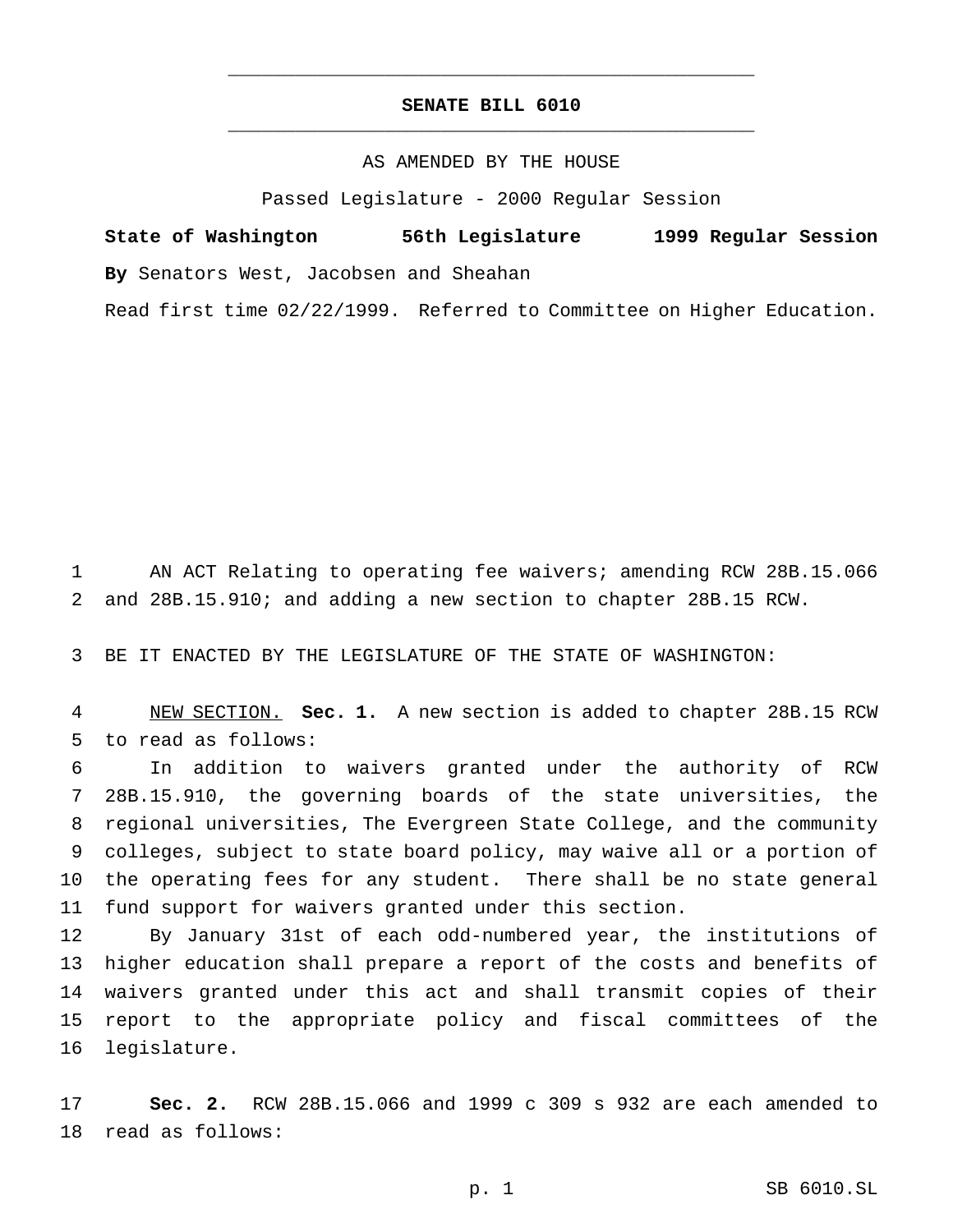It is the intent of the legislature that:

 In making appropriations from the state's general fund to institutions of higher education, each appropriation shall conform to the following:

 (1) The appropriation shall not be reduced by the amount of operating fees revenue estimated to be collected from students enrolled at the state-funded enrollment level specified in the omnibus biennial 8 operating appropriations act;

 (2) The appropriation shall not be reduced by the amount of operating fees revenue collected from students enrolled above the state-funded level, but within the over-enrollment limitations, specified in the omnibus biennial operating appropriations act; and

 (3) The general fund state appropriation shall not be reduced by the amount of operating fees revenue collected as a result of waiving less operating fees revenue than the amounts authorized under RCW 28B.15.910. State general fund appropriations shall not be provided for revenue foregone as a result of or for waivers granted under 18 ((section 601(3)(e), chapter 309, Laws of 1999)) section 1 of this act.

 **Sec. 3.** RCW 28B.15.910 and 1999 c 344 s 3 are each amended to read as follows:

 (1) For the purpose of providing state general fund support to 22 public institutions of higher education, except for revenue waived under programs listed in subsections (3) and (4) of this section, and unless otherwise expressly provided in the omnibus state appropriations act, the total amount of operating fees revenue waived, exempted, or reduced by a state university, a regional university, The Evergreen State College, or the community colleges as a whole, shall not exceed the percentage of total gross authorized operating fees revenue in this subsection. As used in this section, "gross authorized operating fees revenue" means the estimated gross operating fees revenue as estimated under RCW 82.33.020 or as revised by the office of financial management, before granting any waivers. This limitation applies to all tuition waiver programs established before or after July 1, 1992. (a) University of Washington 21 percent (b) Washington State University 20 percent (c) Eastern Washington University 11 percent 37 (d) Central Washington University **8** percent

(e) Western Washington University 10 percent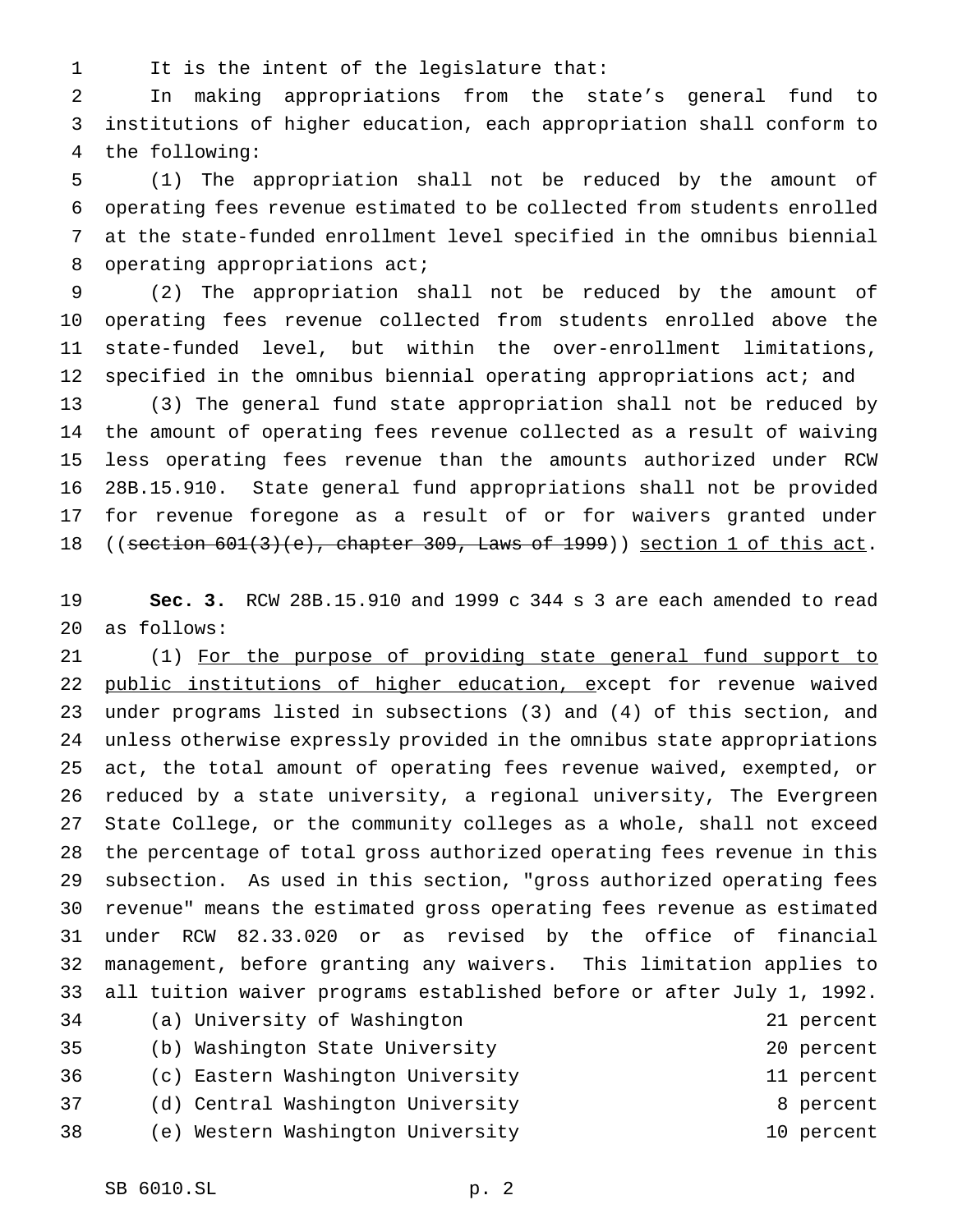1 (f) The Evergreen State College 6 percent (g) Community colleges as a whole 35 percent (2) The limitations in subsection (1) of this section apply to waivers, exemptions, or reductions in operating fees contained in the following: (a) RCW 28B.10.265; (b) RCW 28B.15.014; (c) RCW 28B.15.100; (d) RCW 28B.15.225; (e) RCW 28B.15.380; (f) RCW 28B.15.520; (g) RCW 28B.15.526; (h) RCW 28B.15.527; (i) RCW 28B.15.543; (j) RCW 28B.15.545; (k) RCW 28B.15.555; (l) RCW 28B.15.556; (m) RCW 28B.15.615; (n) RCW 28B.15.620; (o) RCW 28B.15.628; (p) RCW 28B.15.730; (q) RCW 28B.15.740; (r) RCW 28B.15.750; (s) RCW 28B.15.756; (t) RCW 28B.50.259; (u) RCW 28B.70.050; (v) RCW 28B.80.580; and (w) During the 1997-99 fiscal biennium, the western interstate commission for higher education undergraduate exchange program for students attending Eastern Washington University. (3) The limitations in subsection (1) of this section do not apply to waivers, exemptions, or reductions in services and activities fees contained in the following: (a) RCW 28B.15.522; (b) RCW 28B.15.540; and (c) RCW 28B.15.558. (4) The total amount of operating fees revenue waived, exempted, or reduced by institutions of higher education participating in the western interstate commission for higher education western